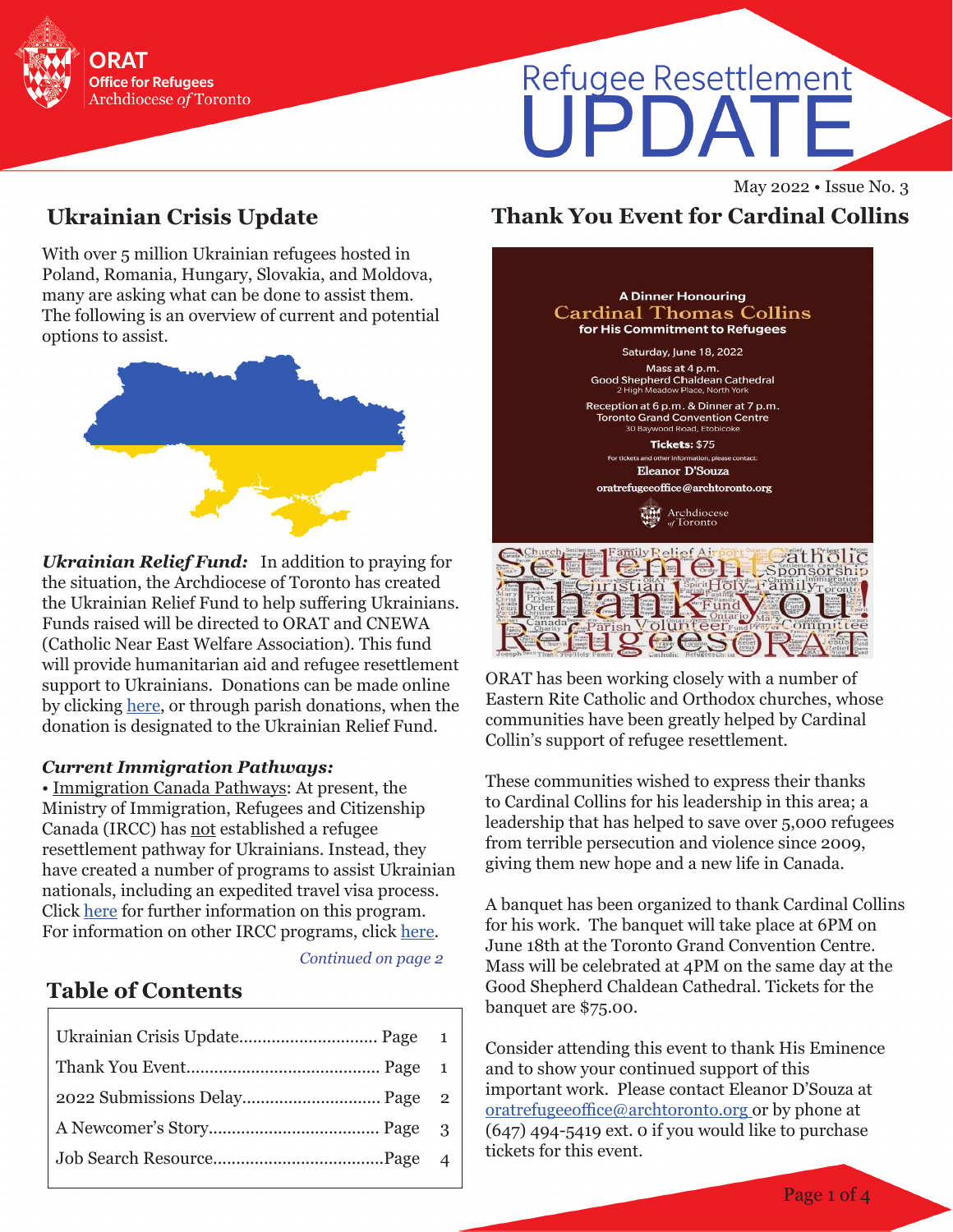### **Ukrainian Crisis Update (cont'd)**

•.Ontario Pathways: Ontario's Minister responsible for Immigration, Monte McNaughton announced a 5-point action plan to welcome those fleeing the crisis. Among the programs is [Ontario's Immigrant Nominee](https://www.ontario.ca/page/ontario-immigrant-nominee-program-oinp) [Program](https://www.ontario.ca/page/ontario-immigrant-nominee-program-oinp). For further information, please visit our website at [orat.ca](http://www.orat.ca) and search for the March 15th post entitled "Provincial Nominee Program Now Prioritizing Ukrainian Applicants".

*Hosting a Ukrainian Family:* We have received a number of inquiries from those who expressed a desire to host a Ukrainian family travelling to Canada under the expedited visa process. We are currently working with the Canadian Ukrainian Congress to explore how to facilitate this work. We will provide further updates on this program as details emerge.

*Refugee Resettlement:* Once IRCC establishes a refugee pathway for Ukrainian nationals, ORAT is ready to launch a multi-pronged strategy to assist refugees, including:

1. Parishioner Sponsored Family Program (family linked cases): ORAT will launch a program to assist parishioners of Latin Rite, Ukrainian Catholic, and Ukrainian Orthodox parishes who wish to sponsor a family member that has fled Ukraine. These sponsorships are fully funded by the sponsoring family, who will also work to welcome and help integrate their sponsored family;

2. Parish Sponsorship of a Ukrainian family (sponsoring the stranger program): ORAT will conduct mission trips to neighbouring countries of Ukraine that are hosting refugees. We will select families to sponsor who have no family link in the west that are able to support them. These families will be matched with parishes and community groups throughout the Archdiocese who wish to sponsor a family. While limited funds are available to sponsor these families, fundraising efforts are encouraged from participating groups.



Please let us know if you would be interested in participating in the "Hosting a Ukrainian Family" program and/or in the "Parish Sponsorship of a Ukrainian Family" program. Kindly send your response by email to [oratrefugeeoffice@archtoronto.org](mailto:oratrefugeeoffice%40archtoronto.org?subject=Help%20Ukraine) using the subject line "Help Ukraine". Further information on these programs will be provided as details emerge.

#### **IRCC Announces a Further Delay for 2022 Submissions**

The Ministry of Immigration, Refugees and Citizenship Canada (IRCC) has just announced to Sponsorship Agreement Holders (SAHs), of which ORAT is one, that they will not be able to submit any refugee sponsorship applications to IRCC until the beginning of May. It was also announced that submissions at that time may be significantly restricted.

For those that have begun the refugee sponsorship process with ORAT in late 2021 or in 2022, we ask that you continue to exercise patience, and that you monitor our website for further updates. Unfortunately, until IRCC begins processing 2022 cases, our office will not be able to provide any further information on these cases.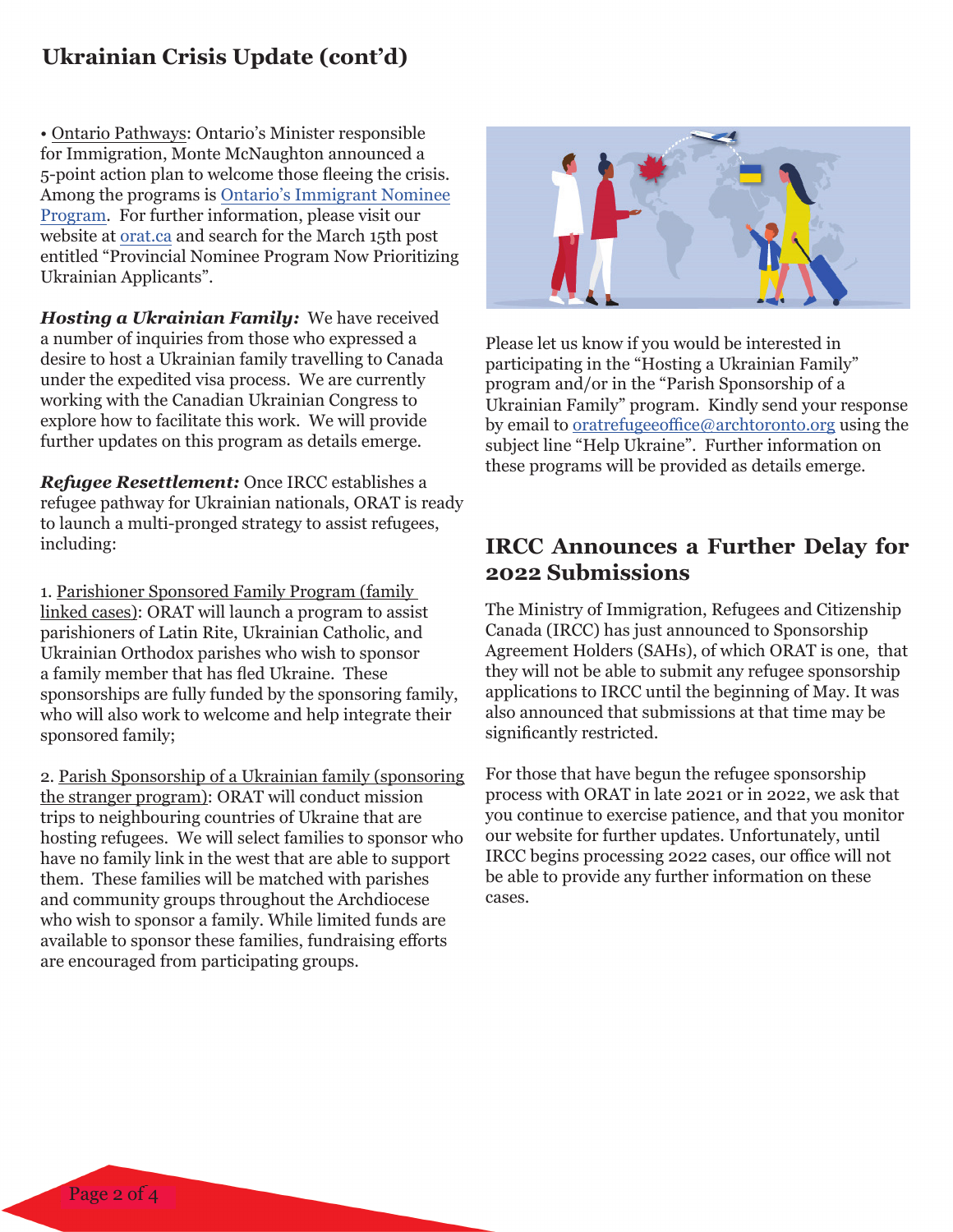#### **A Newcomer's Story**

He was only 13 years old when the civil war in his home of Darfur, Sudan began in 2003. For the next twelve years, Saif would witness extreme and inhumane violence against his family and his people. There were always efforts to escape this life and find a place to settle. A place to be with family, to have an education and be free to work. A place of peace.

As a young man of 25, his life was more directly threatened by militia forced recruitment. He had to flee. With the help of his father and a family friend he was able to find passage to Jordan in 2015.

In Jordan, Saif was a refugee. Free from the civil war in his country but an outsider. Not free to settle, to work and begin a new life. In time, he was introduced to a Catholic Refugee organization where he found community among other refugees from many countries. It was here that he was able to learn English, study social work and volunteer to help other refugees.

Through the refugee centre he was given an opportunity to be sponsored to Canada through the Office for Refugees, Archdiocese of Toronto (ORAT). With his application submitted in 2019 he knew it would take some time but there was hope. A few months later Saif received shocking news. He was diagnosed with cancer. With all he had been through this was a real blow. What caused the cancer? How would he receive treatment? How would he pay for it? Would his sponsors still want him?

Of course, the sponsors still wanted to help him resettle in Canada. The refugee centre helped him connect with the treatment he needed. A doctor was able to secure medication at a low cost. The need to get to Canada was even more pressing.

The Covid pandemic created processing delays and added anxiety. The sponsorship group stayed in touch with Saif and kept current on his health situation. By Fall of 2021 Saif arrived in Toronto, Canada.

Even with the challenges of the pandemic Saif felt that the parish community and sponsorship group welcomed him warmly and supported him in many ways. Saif's arrival in Canada was also a burst of good news for the community. To finally get a chance to welcome this young man who has endured so much. Community members showed their support in many ways.

One person donated a used computer to help him with his studies and job search. They helped Saif get his ID and documents in Canada. There were many health appointments - first with a community health centre, then a local oncologist and finally Princess Margaret Cancer Centre where Saif received wonderful treatment and care. He worried so much about his health and how he could pay for medicine which would cost thousands of dollars. After many tests Saif was provided with a new treatment and support to pay for all his medication. He has now been able to rest a little easier.

Saif feels that he has started a new chapter in his life. There are still many challenges ahead of him adapting to the new culture and his first Canadian winter. He says "I am in a place where I am not a refugee, I am not separated from the society. Here I am an equal with rights and duties. I look forward to all the things I can accomplish".